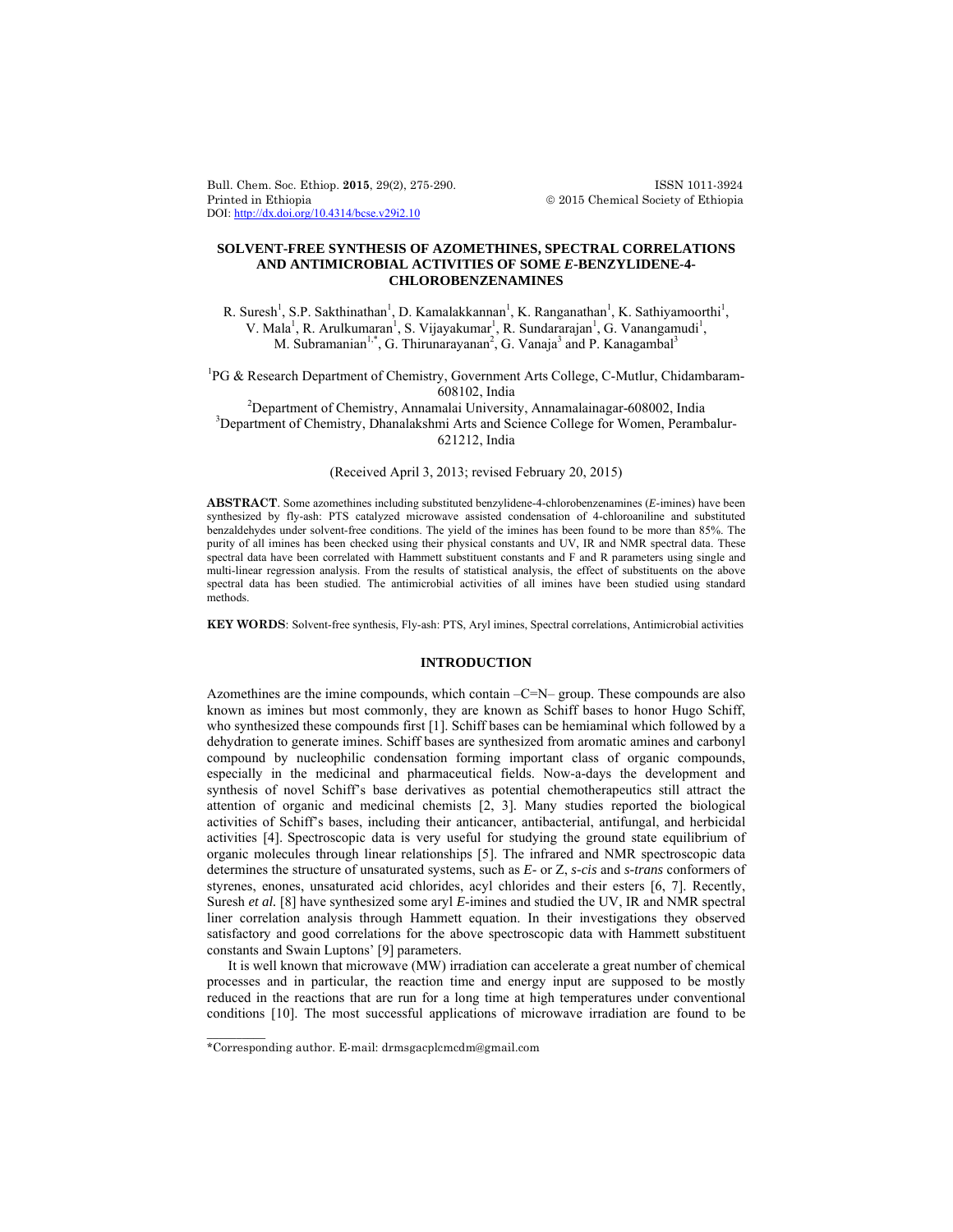related to the use of solvent-free systems, in which microwaves interact directly with reagents. Therefore, it can more efficiently accelerate chemical reactions. In classical organic synthesis of Schiff bases, the common problems are removal of solvents from the reaction mixture, solvent extraction especially in the case of aprotic dipolar solvents with high boiling point and product isolation through solvent-solvent extraction. The absence of solvent reduces the risk of hazardous explosions when the reaction takes place in a closed vessel or a microwave oven [11]. Local overheating, which can lead to product, substrate and reagent degradation is avoided in microwave-assisted synthesis [12]. The solvent-free organic synthesis mediated by microwave irradiation offers several advantages such as they involve shorter duration, operational simplicity, easy workup procedure, less hazardousness to humans and environment and better yields. Therefore the authors have taken efforts to synthesis imines from substituted benzaldehydes and 4-chloroaniline using fly-ash: PTS catalyst with microwave irradiation under solvent-free conditions. The spectral data of these imines have been utilized for studying the quantitative structure-activity relationships through Hammett correlations. The biological activities of these imine derivatives have been studied using standard method [13].

## **EXPERIMENTAL**

#### *General*

All the chemicals involved in the present investigation, have been procured from Sigma-Aldrich and E-Merck chemical companies. Melting points of all imines have been determined in open glass capillaries on SUNTEX melting point apparatus and are uncorrected. The UV spectra of all the imines, synthesized, have been recorded with ELICO-BL222 spectrophotometer ( $\lambda_{\text{max}}$ , nm) in spectral grade methanol solvent. Infrared spectra (KBr, 4000-400 cm<sup>-1</sup>) have been recorded on SHIMADZU-2010 Fourier transform spectrophotometer. Bruker AV400 NMR spectrometer has been utilized for recording  ${}^{1}H$  NMR, operating at 400 MHz spectra and 100 MHz for <sup>13</sup>C spectra in CDCl<sub>3</sub> solvent using TMS as internal standard. Electron impact (EI) (70 eV) and chemical ionization mode FAB+ mass spectra have been recorded with a JEOL JMS600H spectrometer.

## *Synthesis of catalyst*

The fly-ash:PTS catalyst has been prepared following the procedure published in literature [14]. In a 50 mL Borosil beaker, 1 g of fly-ash and 0.8 mL (0.5 mol) of PTS have been taken and mixed thoroughly with glass rod. This mixture has been heated on a hot air oven at 85 °C for 1 h, cooled to room temperature, stored in a borosil bottle and tightly capped.

#### *Synthesis of imines*

An appropriate equimolar quantity of aryl amines (2 mmol), substituted benzaldehydes (2 mmol) and fly-ash:PTS (0.5 g) have been taken in borosil tube and tightly capped. The mixture was subjected to microwave irradiation for 6-12 min in a microwave oven at 650W (Scheme 1) (Samsung GW73BD Grill Model microwave Oven, 100-750 W, 230 V - 50 Hz, 2450 MHz) and then cooled to room temperature. After separating the organic layer with dichloromethane the solid product has been obtained on evaporation. The solid, on recrystallization with benzenehexane mixture afforded glittering product. The insoluble catalyst has been recycled by washing with ethyl acetate  $(8 \text{ mL})$  followed by drying in an oven at  $100^{\circ}\text{C}$  for 1 h and reused for further reactions.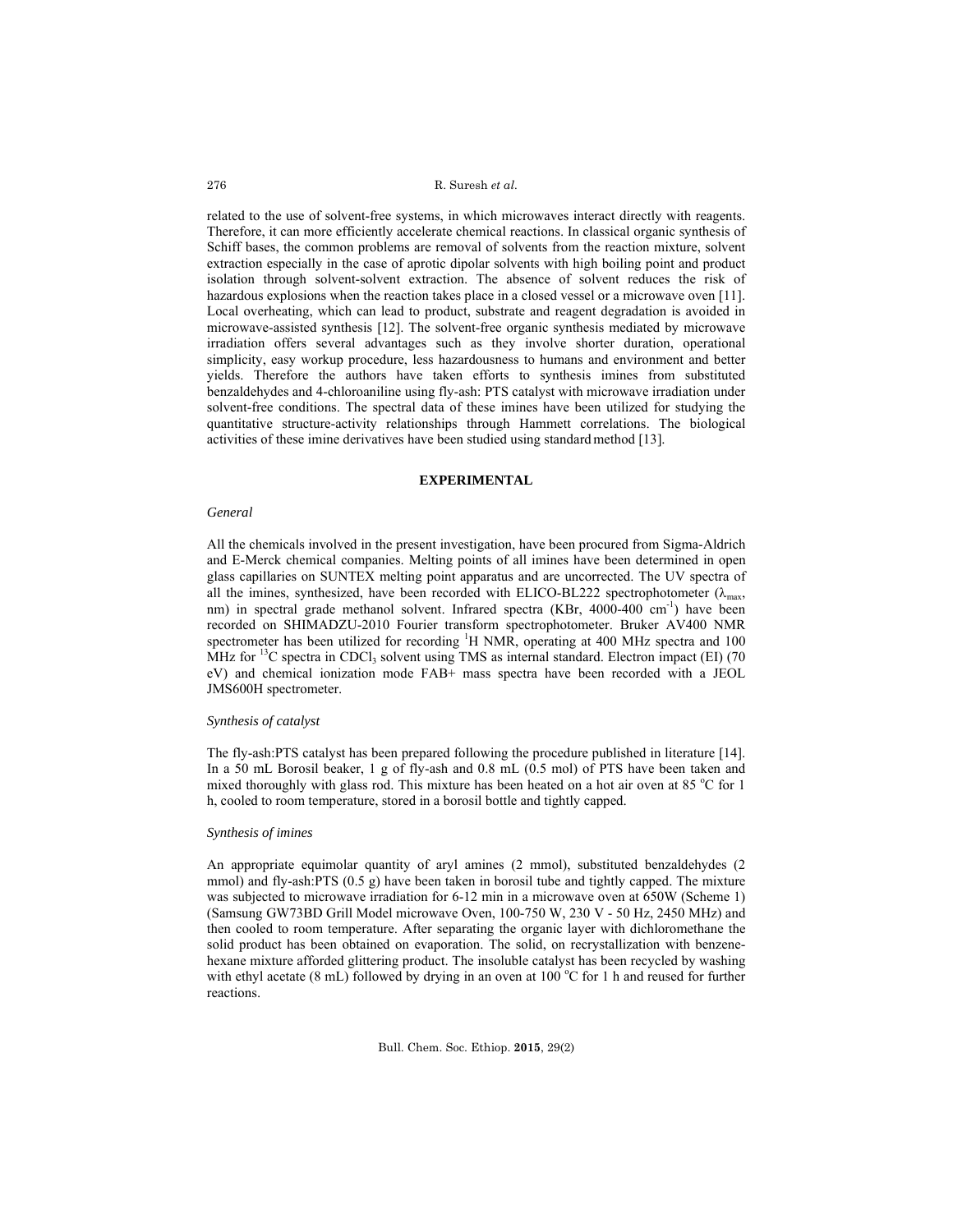Solvent-free synthesis of azomethines



Scheme 1. Synthesis of substituted benzylidene-4-chloroanilines in presence of fly-ash:PTS catalyst under microwave irradiation.

# **RESULTS AND DISCUSSION**

Fly-ash has been converted into useful catalyst fly-ash:PTS by mixing fly-ash and PTS. The PTS and other chemical species present in the fly-ash have enhanced the catalytic activity [7, 8, 10, 14, 15]. During the course of the reactions these species are responsible for promoting condensation between the aryl amines and aryl aldehydic groups leading to the formation of imines. In these experiments the products were isolated and the catalyst was washed with ethyl acetate, heated to 100 °C then reused for further five run reactions. In this protocol the reaction gave better yields of the imines during the condensation without any environmental discharge. We have investigated the catalytic effect of fly-ash: PTS on the synthesis of benzylidene-4 chloroaniline (entry 30, Table 2) by varying the catalyst quantity from 0.1 g to 1 g. As the catalyst quantity was increased from 0.1 g to 1 g, the percentage of yield of product was increased from 85 to 92%. The effect of catalyst loading was shown in Figure 1. The proposed mechanism for the condensation of the amine and aldehydes is shown in Scheme 2. Further increase the catalyst amount there was no significant increasing of the percentage of product. The optimum quantity of catalyst loading was found to be 0.4 g. The reusability of catalyst on condensation of 4-chloroaniline and substituted benzaldehyde are studied. First two runs gave 92% product. The third, fourth and fifth runs of reactions gave the yields 91.5, 91.5 and 91% of imines. The reusability of the catalyst on the yields of the imines is presented in Table 1. There was no appreciable loss in its effect of catalytic activity was observed up to fifth run. The analytical and mass spectral data were presented in Table 2. The complete UV, IR and NMR spectral data of all imines were presented Table 3. The IR and NMR spectra of selective compounds are provided in supplementary data.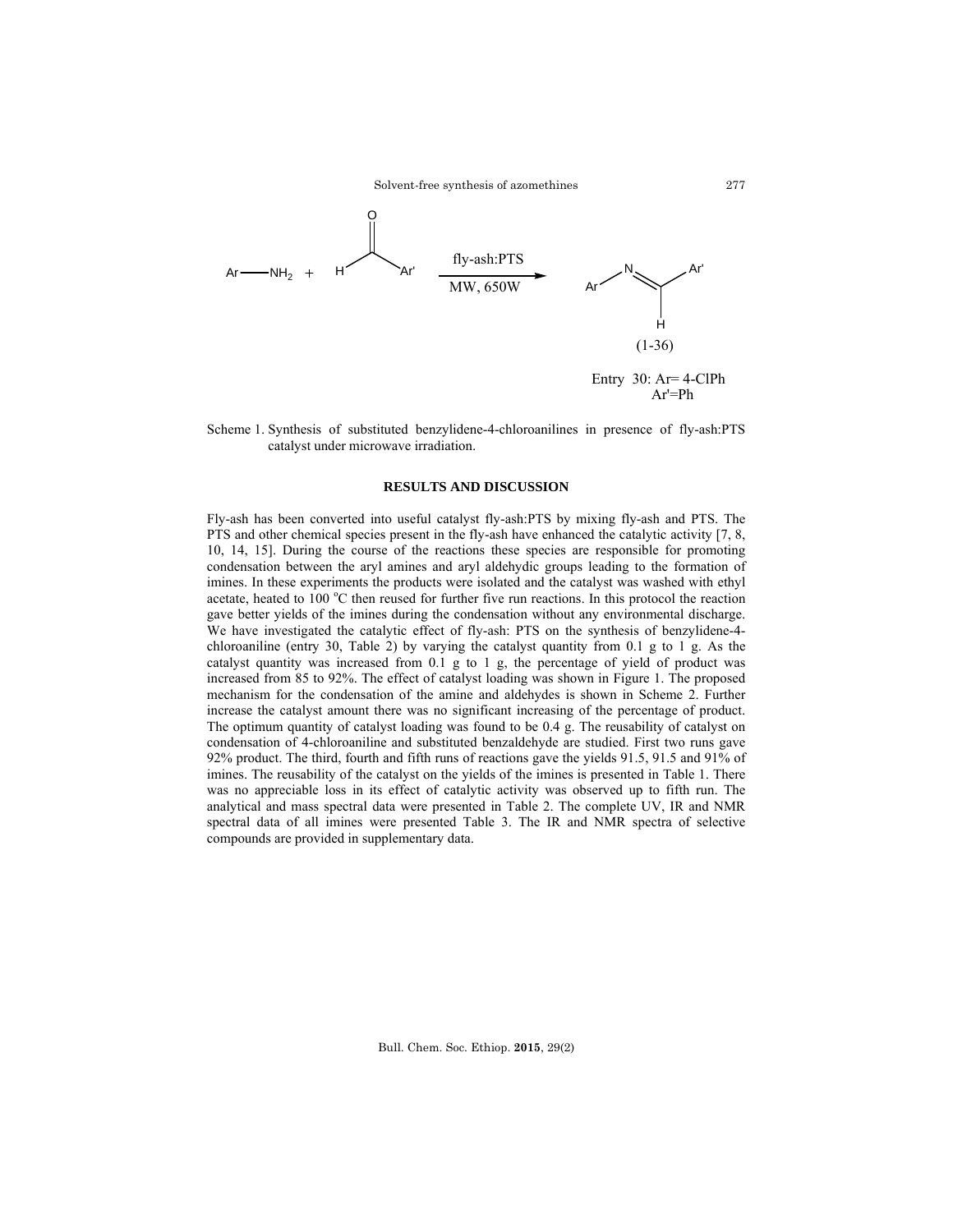

Scheme 2. The proposed mechanism for the synthesis of *E*- imines in presence of fly-ash:PTS catalyst under microwave irradiation.



Figure 1. The effect of loading of catalyst on synthesis of substituted benzylidene-4 chloroanilines in presence of fly-ash: PTS catalyst under microwave irradiation (entry 30).

Table 1. Reusability of catalyst on condensation of 4-methoxy aniline (2 mmol) and benzaldehydes (2 mmol) (entry 30) under microwave irradiation.

| <b>Run</b> |  |              |              |  |
|------------|--|--------------|--------------|--|
| 101c       |  | $\cdot\cdot$ | $\cdot\cdot$ |  |

Table 2. Analytical and mass spectral data of aryl imines synthesized by aryl amines and substituted benzaldehydes reaction of the type Ar-NH<sub>2</sub> + Ar'-CHO  $\rightarrow$  Ar-N=CH-Ar' under microwave irradiation.

| Entry Ar |          | Ar'        | Product                                     | M.W. | Yield M.p. |                  | Mass $(m/z)$ |
|----------|----------|------------|---------------------------------------------|------|------------|------------------|--------------|
|          |          |            |                                             |      | (%)        | СC               |              |
| 1        | $C_6H_5$ | $C_6H_5$   | $C_6H_5N=CHC_6H_5$                          | 181  | 87         | 52-53            | $---$        |
|          |          |            |                                             |      |            | $(50-52)$        |              |
|          |          |            |                                             |      |            | [8]              |              |
| 12       | $C_6H_5$ | $4-CIC6H4$ | $C_6H_5N=CHC_6H_4Cl(4)$                     | 215  | 85         | $(60 - -$<br>-61 |              |
|          |          |            |                                             |      |            | $62)$ [8]        |              |
| 3        | $C_6H_5$ |            | $4-CH_3O-C_6H_4$ $C_6H_5N=CHC_6H_4OCH_3(4)$ | 211  | 87         | $-57$<br>56      | $---$        |

Bull. Chem. Soc. Ethiop. **2015**, 29(2)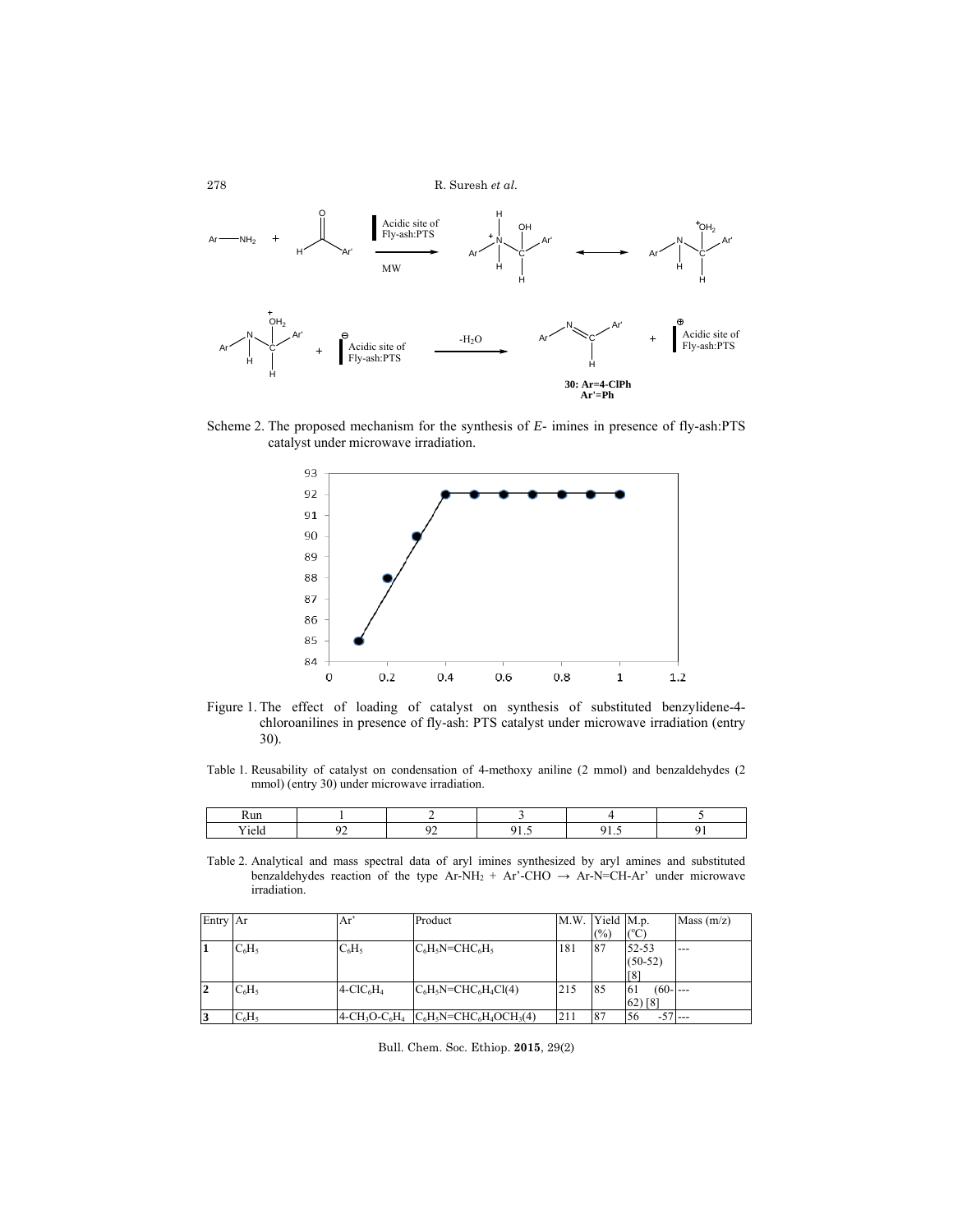Solvent-free synthesis of azomethines

|                     |                         |                                      |                                                                                       |     |    | $(54-56)$                  |                |
|---------------------|-------------------------|--------------------------------------|---------------------------------------------------------------------------------------|-----|----|----------------------------|----------------|
|                     |                         |                                      |                                                                                       |     |    | [8]                        |                |
| $\overline{\bf{4}}$ | $C_6H_5$                | $4 - CH3C6H4$                        | $C_6H_5N=CHC_6H_4CH_3(4)$                                                             | 195 | 85 | 36-37                      | ---            |
|                     |                         |                                      |                                                                                       |     |    | $(35-37)$                  |                |
| 5                   | $C_6H_5$                | $4-NO_2C_6H_4$                       | $C_6H_5N=CHC_6H_4NO_2(4)$                                                             | 226 | 86 | $\lceil 8 \rceil$<br>88-90 | ---            |
|                     |                         |                                      |                                                                                       |     |    | $(87-89)$                  |                |
|                     |                         |                                      |                                                                                       |     |    | [8]                        |                |
| 6                   |                         | $C_6H_5$                             | $C_{10}H_7N=CHC_6H_5$                                                                 | 231 | 88 | 120-121                    |                |
|                     |                         |                                      |                                                                                       |     |    | $(118 -$                   |                |
|                     |                         |                                      |                                                                                       |     |    | $120$ [8]                  |                |
| $\overline{7}$      |                         | $4-CIC6H4$                           | $C_{10}H_7N=CHC_6H_4Cl(4)$                                                            | 265 | 85 | 94-95                      | ---            |
|                     |                         |                                      |                                                                                       |     |    | $(90-93)$                  |                |
|                     |                         |                                      |                                                                                       |     |    | [8]                        |                |
| 8                   |                         | $4-CH3O-C6H4$                        | $C_{10}H_7N=CHC_6H_4OCH_3(4)$                                                         | 261 | 87 | 85-86<br>$(84-86)$         | ---            |
|                     |                         |                                      |                                                                                       |     |    | [8]                        |                |
| 9                   |                         | $4-CH3C6H4$                          | $C_{10}H_7N=CHC_6H_4CH_3(4)$                                                          | 245 | 88 | $(68 -$<br>71              | $\overline{a}$ |
|                     |                         |                                      |                                                                                       |     |    | 70) [8]                    |                |
|                     |                         |                                      |                                                                                       |     |    |                            |                |
| 10                  |                         | $4-NO_2C_6H_4$                       | $C_{10}H_7N=CHC_6H_4NO_2(4)$                                                          | 276 | 85 | 156-158                    | ---            |
|                     |                         |                                      |                                                                                       |     |    | $(153 -$                   |                |
|                     |                         |                                      |                                                                                       |     |    | 155) [8]                   |                |
| 11                  | $2-Cl, 4-NO2C6H3$       | $4$ -Cl $C_6H_4$                     | $2 - C1.4 -$                                                                          | 295 | 85 | 83-84                      | ---            |
|                     |                         |                                      | $NO2C6H3N=CHC6H4Cl(4)$                                                                |     |    | $(78-82)$<br>[8]           |                |
| 12                  | $2-Cl$ , $4-NO_2C_6H_3$ | $3-NO2C6H4$                          | $2$ -Cl <sub>4</sub> -                                                                | 306 | 85 | 77-78                      | ---            |
|                     |                         |                                      | $NO2C6H3N=CHC6H4NO2(3)$                                                               |     |    | $(72-76)$                  |                |
|                     |                         |                                      |                                                                                       |     |    | [8]                        |                |
| 13                  |                         | $C_6H_5$                             | $NO2SC6H6$ N=CHC <sub>6</sub> H <sub>5</sub>                                          | 260 | 89 | 171-181                    | ---            |
|                     |                         |                                      |                                                                                       |     |    | $(170 -$                   |                |
|                     | $H_2NO_2S$              |                                      |                                                                                       |     |    | $180$ [8]                  |                |
|                     |                         |                                      |                                                                                       |     |    |                            |                |
| 14                  |                         | $3-NO_2-C_6H_4$                      | $NO2SC6H6$ N=CH                                                                       | 306 | 85 | 182-183                    | ---            |
|                     |                         |                                      | $C_6H_4NO_2(3)$                                                                       |     |    | $(180 -$                   |                |
|                     | $H_2NO_2S$              |                                      |                                                                                       |     |    | 182) [8]                   |                |
|                     |                         |                                      |                                                                                       |     |    |                            |                |
| 15                  |                         |                                      | $NO2SC6H6N=CHC4H4O$                                                                   | 251 | 86 | 192-193                    | ---            |
|                     |                         |                                      |                                                                                       |     |    | $(190 -$                   |                |
|                     | $H_2NO_2S$              |                                      |                                                                                       |     |    | 192) [8]                   |                |
|                     |                         |                                      |                                                                                       |     |    |                            |                |
| 16                  | $4 - CH_3C_6H_4$        | $C_6H_5$                             | $4-CH_3C_6H_4N=CHC_6H_5$                                                              | 195 | 90 | 114-115                    | ---            |
|                     |                         |                                      |                                                                                       |     |    | $(112 -$                   |                |
|                     |                         |                                      |                                                                                       |     |    | $115$ [8]                  |                |
| 17                  | $4-CH_3C_6H_4$          | $4-\text{CH}_3\text{OC}_6\text{H}_4$ | 4-                                                                                    | 226 | 92 | 95-96                      |                |
|                     |                         |                                      | $CH_3C_6H_4N=CHC_6H_4OCH_3(4)$                                                        |     |    | $(93-95)$                  |                |
|                     |                         |                                      |                                                                                       |     |    | [8]                        |                |
| 18                  | $4-CH_3C_6H_4$          | 4- $NO2C6H4$                         | $4-$<br>$CH_3C_6H_4N=CHC_6H_4NO_2(4)$                                                 | 241 | 85 | 125-126<br>$(121 -$        | ---            |
|                     |                         |                                      |                                                                                       |     |    | $125)$ [8]                 |                |
| 19                  | $3-CH_3OC_6H_4$         | $C_6H_5$                             | $3$ -CH <sub>3</sub> OC <sub>6</sub> H <sub>4</sub> N=CHC <sub>6</sub> H <sub>5</sub> | 211 | 86 | 156-157                    | ---            |
|                     |                         |                                      |                                                                                       |     |    | $(154 -$                   |                |
|                     |                         |                                      |                                                                                       |     |    | 157) [8]                   |                |
| 20                  | $4-CH3OC6H4$            | $4$ -OH $C_6H_4$                     | $4-$                                                                                  | 228 | 88 | 221-22                     | ---            |
|                     |                         |                                      | $CH_3OC_6H_4N=CHC_6H_4OH(4)$                                                          |     |    | $(215 -$                   |                |
| 21                  | $4-BrC_6H_4$            | $C_6H_5$                             | 4-BrC <sub>6</sub> H <sub>4</sub> N=CHC <sub>6</sub> H <sub>5</sub>                   | 260 | 85 | 220) [8]<br>62-63          | ---            |
|                     |                         |                                      |                                                                                       |     |    |                            |                |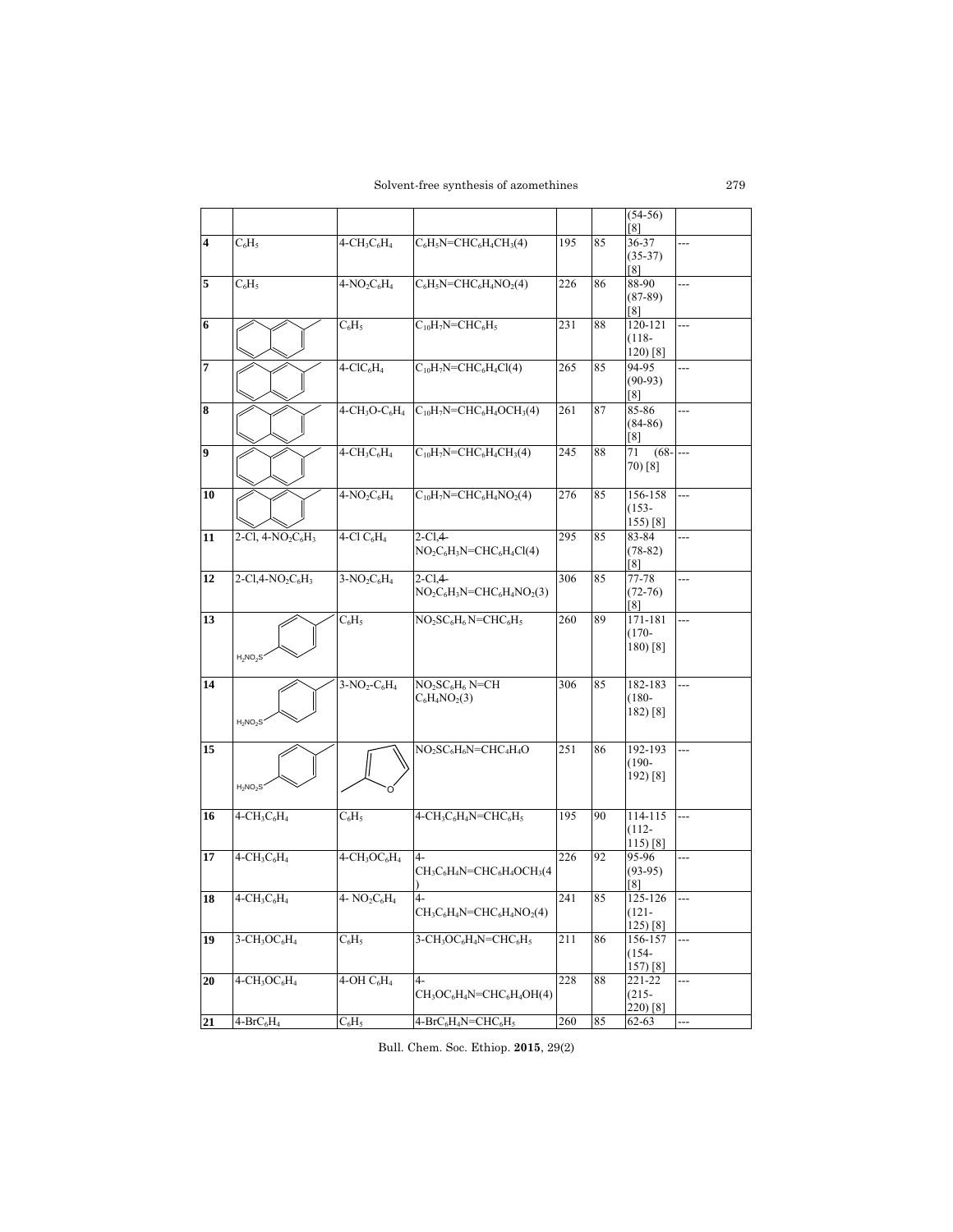|                 |                                                           |                                     |                                                                                                               |            |          | $(61-62)$<br>[8]       |                                             |
|-----------------|-----------------------------------------------------------|-------------------------------------|---------------------------------------------------------------------------------------------------------------|------------|----------|------------------------|---------------------------------------------|
| 22              | $4-NO2C6H4$                                               | $C_6H_5$                            | $4-NO2C6H4N=CHC6H5$                                                                                           | 226        | 88       | 140-141                | ---                                         |
|                 |                                                           |                                     |                                                                                                               |            |          | $(138 -$               |                                             |
| 23              | $4-NO2C6H4$                                               | $4-NO2C6H4$                         | $4-$                                                                                                          | 272        | 85       | $140$ [8]<br>182-183   |                                             |
|                 |                                                           |                                     | $NO_2C_6H_4N=CHC_6H_4NO_2(4)$                                                                                 |            |          | $(178 -$               |                                             |
|                 |                                                           |                                     |                                                                                                               |            |          | $182)$ [8]             |                                             |
| 24              | $4-IC6H4$                                                 | $4-OH$ ,<br>OCH <sub>3</sub>        | 3- 4-IC <sub>6</sub> H <sub>4</sub> N=CHC <sub>6</sub> H <sub>2</sub> 4-OH, 3-<br>$OCH3, 5-NO2$               | 398        | 85       | 135-36<br>$(135)$ [8]  |                                             |
|                 |                                                           | $5-NO_2C_6H_2$                      |                                                                                                               |            |          |                        |                                             |
| 25              | 2-Cl-4-CH <sub>3</sub> - $C_6H_3$                         | $C_6H_5$                            | $2$ -Cl-4-CH <sub>3</sub> -                                                                                   | 228        | 88       | 120-121                | ---                                         |
|                 |                                                           |                                     | $C_6H_3N=CHC_6H_5$                                                                                            |            |          | 119-120<br>[16]        |                                             |
| 26              | $2$ -Cl-4-CH <sub>3</sub> - C <sub>6</sub> H <sub>3</sub> | $2$ -Cl $C_6H_4$                    | 2-Cl-4-CH <sub>3</sub> -                                                                                      | 261        | 85       | 65-66                  | ---                                         |
|                 |                                                           |                                     | $C_6H_3N=CHC_6H_4Cl(2)$                                                                                       |            |          | 64-65                  |                                             |
| 27              | 2-Cl-4-CH <sub>3</sub> - $C_6H_3$                         | $2$ -FC <sub>6</sub> H <sub>4</sub> | $2$ -Cl-4-CH <sub>3</sub> -                                                                                   | 247        | 85       | [16]<br>61             | ---                                         |
|                 |                                                           |                                     | $C_6H_3N=CHC_6H_4F(2)$                                                                                        |            |          | 60-61                  |                                             |
|                 |                                                           |                                     |                                                                                                               |            |          | [16]                   |                                             |
| 28              | 2-Cl-4-CH <sub>3</sub> - C <sub>6</sub> H <sub>3</sub>    | $4-CH3C6H4$                         | 2-Cl-4-CH <sub>3</sub> -<br>$C_6H_3N=CHC_6H_4CH_3(4)$                                                         | 243        | 87       | 61<br>60-61            |                                             |
|                 |                                                           |                                     |                                                                                                               |            |          | [16]                   |                                             |
| 29              | $4-OCH3C6H4$<br>$4-CIC_6H_4$                              | $C_6H_5$                            | $(4)H_3COC_6H_4N=CHC_6H_5$                                                                                    | 177<br>215 | 90<br>92 | 50-51 [8]              | $215[M^{\dagger}],$                         |
| 30              |                                                           | $C_6H_5$                            | $4-CIC6H4N=CHC6H5$                                                                                            |            |          | 56                     | $217[M^{2+}]$ , 180,                        |
|                 |                                                           |                                     |                                                                                                               |            |          |                        | 138, 111, 104,                              |
| 31              | $4-CIC6H4$                                                | $4-BrC_6H_4$                        | $4-CIC6H4N=CHC6H5-Br(4)$                                                                                      | 295        | 86       | 117                    | 77<br>$295[M^{\dagger}]$                    |
|                 |                                                           |                                     |                                                                                                               |            |          | $(119-$                | $297[M^{2+}],$                              |
|                 |                                                           |                                     |                                                                                                               |            |          |                        | 120) [17] 299[M <sup>4+</sup> ], 258,       |
|                 |                                                           |                                     |                                                                                                               |            |          |                        | 182, 155, 138,<br>111                       |
| 32              | $4-CIC6H4$                                                | $2-CIC6H4$                          | $4-CIC6H4N=CHC6H5-Cl(2)$                                                                                      | 249        | 85       | 58-59                  | $249[M^{\dagger}],$                         |
|                 |                                                           |                                     |                                                                                                               |            |          |                        | $251[M^{2+}],$<br>$253[M^{4+}]$ , 214,      |
|                 |                                                           |                                     |                                                                                                               |            |          |                        | 138, 111                                    |
| 33              | $4-CIC6H4$                                                | $4-CIC6H4$                          | $4-CIC6H4N=CHC6H5-Cl(4)$                                                                                      | 249        | 87       | 106                    | $249[M^+]$ ,<br>251                         |
|                 |                                                           |                                     |                                                                                                               |            |          | $(110 -$<br>$111$ [17] | $[M^{2+}],$<br>$253[M^{4+}]$ ,              |
|                 |                                                           |                                     |                                                                                                               |            |          |                        | 214, 138, 111                               |
|                 |                                                           |                                     |                                                                                                               |            |          |                        |                                             |
| 34              | $4-CIC6H4$                                                | $4$ -FC <sub>6</sub> H <sub>4</sub> | $4-CIC6H4N=CHC6H5-F(4)$                                                                                       | 233        | 86       | 66-67<br>64[18]        | $233[M^{\dagger}],$<br>$235[M^{2+}]$ , 198, |
|                 |                                                           |                                     |                                                                                                               |            |          |                        | 138, 122, 111,                              |
|                 |                                                           |                                     |                                                                                                               |            |          |                        | 95                                          |
| 35              | $4-CIC6H4$                                                | $4-OCH3C6H4$                        | $4-CIC6H4N=CHC6H5-OCH3$<br>(4)                                                                                | 245        | 92       | $92(90-$<br>94)[19]    | $245[M^+]$ ,<br>$247[M^{2+}]$ , 210,        |
|                 |                                                           |                                     |                                                                                                               |            |          |                        | 138, 134, 111,                              |
| $\overline{36}$ |                                                           |                                     |                                                                                                               |            |          |                        | 107                                         |
|                 | $4-CIC6H4$                                                | $4-CH3C6H4$                         | $4\text{-}\mathrm{ClC}_6\mathrm{H}_4\mathrm{N}\text{=}\mathrm{CHC}_6\mathrm{H}_5\text{-}\mathrm{CH}_3$<br>(4) | 229        | 91       | 102-103                | $229[M^+]$<br>$231[M^{2+}]$ , 194,          |
|                 |                                                           |                                     |                                                                                                               |            |          |                        | 138, 122, 118,                              |
| 37              | $4-CIC6H4$                                                | $2-NO2C6H4$                         | 4-ClC <sub>6</sub> H <sub>4</sub> N=CHC <sub>6</sub> H <sub>5</sub> -NO <sub>2</sub>                          | 261        | 87       | 98-99                  | 111<br>$261[M^{\dagger}]$ ,                 |
|                 |                                                           |                                     | (2)                                                                                                           |            |          |                        | $263[M^{2+}]$ , 225,                        |
|                 |                                                           |                                     |                                                                                                               |            |          |                        | 149, 138, 122,                              |
| 38              | $4-CIC6H4$                                                | $3-NO2C6H4$                         | $4-CIC6H4N=CHC6H5-NO2$                                                                                        | 261        | 86       | 104-105                | 111<br>$261[M^{\dagger}],$                  |
|                 |                                                           |                                     | (3)                                                                                                           |            |          |                        | $263[M^{2+}]$ , 225,                        |

Bull. Chem. Soc. Ethiop. **2015**, 29(2)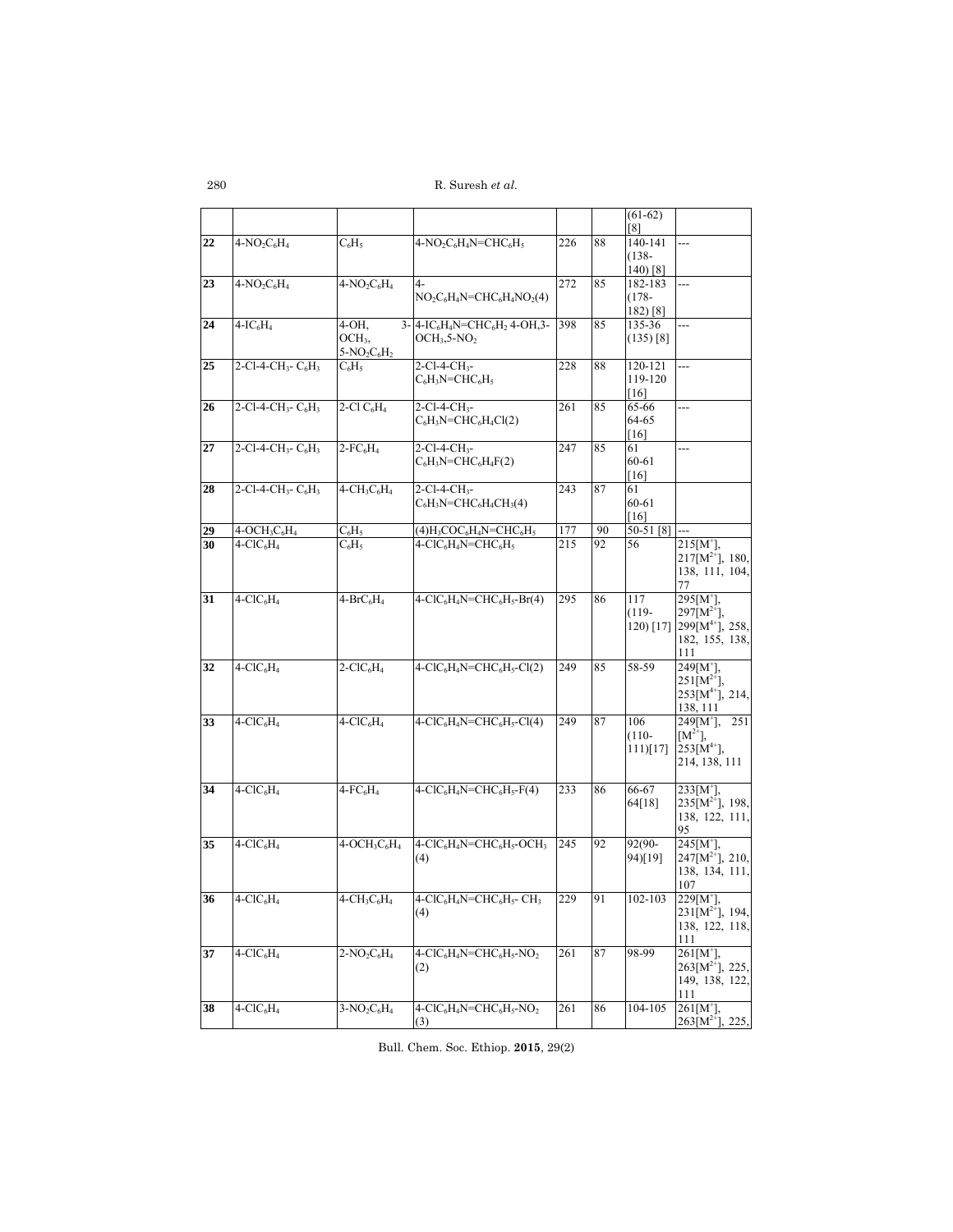|    |            |                |                               |     |    |                                                 | 149, 138, 122,                                        |
|----|------------|----------------|-------------------------------|-----|----|-------------------------------------------------|-------------------------------------------------------|
| 39 | $4-CIC6H4$ | $4-NO_2C_6H_4$ | $4-CIC6H4N=CHC6H5-NO2$<br>(4) | 261 | 88 | $113 - 114$ $261$ [M <sup>+</sup> ],<br>$(110-$ | $263[M^{2+}]$ , 225,<br>$[113][19]$ $[149, 138, 122]$ |

### *UV spectral study*

In the present study the spectral linearity of synthesized imines (entries 30-39) has been studied by evaluating the substituent effects. The spectral data observed for the imines, UV ( $\lambda_{\text{max}}$ , nm), infrared vC=N, the proton chemical shifts  $\delta$  (ppm), of C-H and carbon chemical shifts of C=N are correlated with various substituent constants. The measured absorption maxima ( $\lambda_{\text{max}}$ , nm) of synthesized imines are presented in Table 3. These values have been correlated with Hammett substituent constants and F and R parameters using single and multi-linear regression analysis [5-8, 14, 15] Hammett equation employed, for the correlation analysis, involving the absorption maxima is as shown below in equation (1).

$$
\lambda = \rho \sigma + \lambda_o \tag{1}
$$

where  $\lambda_0$  is the frequency for the parent member of the series.

 The results of statistical analysis [5-8, 14, 15, 20] of these values with Hammett substituent constants are presented in Table 4. From Table 4, it is evident that Hammett  $\sigma$  and  $\sigma^+$  constants and R parameters give satisfactory correlations with  $\lambda_{\text{max}}$ . The  $\sigma_{\text{I}}$ ,  $\sigma_{\text{R}}$  and F values give poor correlations. All constants give negative ρ values. This is due to the fact that the polar, resonance, filed and inductive effects of the substituents are sufficiently weaker for predicting the reactivity on the absorption through conjugation. This is attributed to the resonance conjugative structure shown in Figure 2. The multi regression analysis of these UV spectral data of all imines with inductive, resonance and Swain-Lupton's [9] constants produce satisfactory correlations as shown in equations 2 and 3.

$$
\lambda_{max}(nm) = 263.345(\pm 11.926) - 39.007(\pm 15.523) \sigma_1 + 38.677 (\pm 10.729) \sigma_R
$$
\n
$$
(R = 0.970, n = 10, p > 95\%)
$$
\n(2)

$$
\lambda_{max}(nm) = 269.501(\pm 13.210) - 10.646 \ (\pm 4.952) \ F - 40.724 \ (\pm 24.589) \ R \tag{3}
$$
\n
$$
(R = 0.955, n = 10, p > 95\%)
$$

Table 3. The ultraviolet absorption maxima ( $\lambda_{\text{max}}$ , nm), infrared absorptions (v, cm<sup>-1</sup>) and NMR chemical shifts (δ, ppm) imines (entries 30-39).

| $Ent- X$<br>ry  |    | $\lambda_{max}$<br>(nm) | $v_{\text{max}}$ (cm <sup>-1</sup> ) |     |     | ŀΗ                            |         | $13\sigma$ |                            |       |  |
|-----------------|----|-------------------------|--------------------------------------|-----|-----|-------------------------------|---------|------------|----------------------------|-------|--|
|                 |    |                         | CΝ                                   | X   | CH. | $Ar-H$                        |         | $C=N$      | Ar-C                       |       |  |
| 30              | ΙH | 262.5                   | 1622.13                              |     |     | 8.48 7.196-7.982<br>(m, 9H)   |         | 160.72     | 122.04-150.42              | $---$ |  |
| 31              |    | 4-Br 273.0              | 1626.57                              |     |     | 8.38 7.093 - 7.799<br>(m, 8H) |         |            | 159.27 119.683-150.562 --- |       |  |
| $\overline{32}$ |    | $2$ -Cl $266.2$         | 1614.42                              |     |     | 8.95 7.168 - 8.320<br>(m, 8H) |         |            | 158.56 122.330-150.355 --- |       |  |
| 33              |    | 4-Cl 270.5              | 1624.06                              | --- | 16  | 8.41 7.127 - 8.226<br>(m, 8H) | $- - -$ |            | 159.12 122.205-150.113 --- |       |  |

Bull. Chem. Soc. Ethiop. **2015**, 29(2)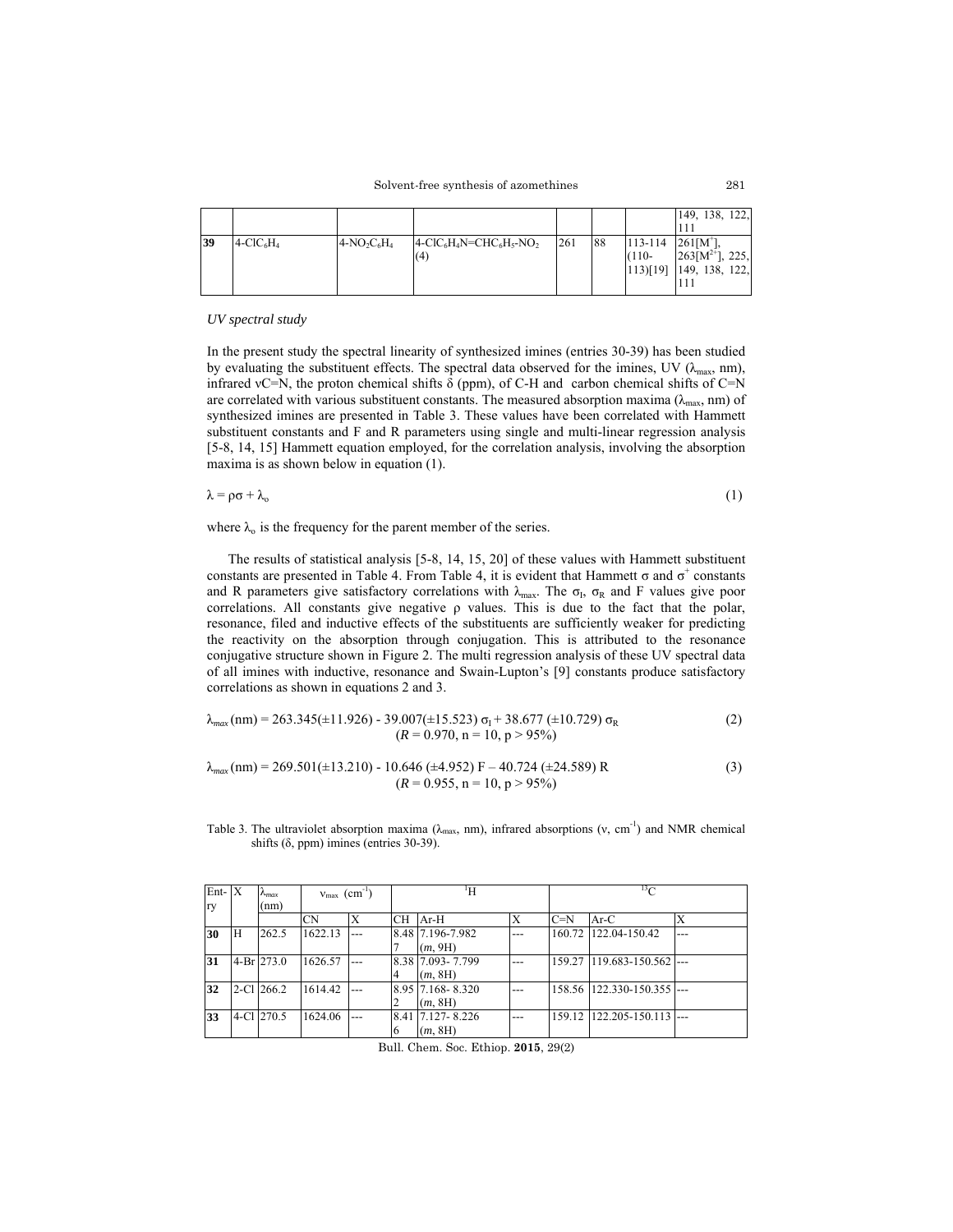| 34 | 4-F             | 269.0 | 1625.99 |        |          | 8.41 7.160-7.934   |         |        | 159.10 122.179-150.289                           |     |
|----|-----------------|-------|---------|--------|----------|--------------------|---------|--------|--------------------------------------------------|-----|
|    |                 |       |         |        | $\sigma$ | (m, 8H)            |         |        |                                                  |     |
| 35 | 4-              | 269.5 | 1614.42 |        |          | 8.42 7.160 - 7.820 | 2.410   |        | 160.68 122.270-150.723 21.67 (CH <sub>3</sub> )  |     |
|    | CH <sub>3</sub> |       |         |        | 8        | (m, 8H)            | (s, 3H) |        |                                                  |     |
| 36 | 4-              | 317.5 | 1608.26 | 1236.8 |          | 8.37 7.002 - 7.820 | 3.780   |        | 160.99 122.183-159.048 55.43 (OCH <sub>3</sub> ) |     |
|    | OС              |       |         |        |          | (m, 8H)            | (s, 3H) |        |                                                  |     |
|    | H <sub>3</sub>  |       |         |        |          |                    |         |        |                                                  |     |
| 37 | $2 -$           | 237.5 | 1620.62 |        |          | 8.88 7.501 - 8.372 |         |        | 160.84 122-85-155.536                            | --- |
|    | NO <sub>2</sub> |       |         |        |          | (m, 8H)            |         |        |                                                  |     |
| 38 | 3-              | 259.0 | 1602.72 |        |          | 8.55 7.210 - 8.362 |         | 159.6  | 122.337-150.432                                  |     |
|    | NO <sub>2</sub> |       |         |        | 6        | (m, 8H)            |         |        |                                                  |     |
| 39 | -4              | 289.5 | 1589.34 |        |          | 8.55 7.103-8.360   | $- - -$ | 157.65 | 122.336-149.433                                  |     |
|    | NO <sub>2</sub> |       |         |        |          | (m, 8H)            |         |        |                                                  |     |

Table 4. Results of statistical analysis of UV  $\lambda_{max}$  (nm), vC=N (cm<sup>-1</sup>) IR, NMR  $\delta^1$ H (ppm) CH=N and  $\delta^{13}$ C (ppm) C=N of substituted benzylidene-4-chlorobenzamines (entries 30-39) with Hammett substituent constants  $\sigma$ ,  $\sigma^+$ ,  $\sigma$ <sub>k</sub>,  $\sigma$ <sub>k</sub>, F and R parameters.

| Frequency             | Constants        | $r_{\rm}$ | I       | $\rho$   | $\,$ s | $\mathbf n$     | Correlated derivatives                                                         |
|-----------------------|------------------|-----------|---------|----------|--------|-----------------|--------------------------------------------------------------------------------|
|                       |                  |           |         |          |        |                 |                                                                                |
| $\lambda_{\max}$ (nm) | $\sigma$         | 0.951     | 278.39  | $-27.67$ | 18.91  | $\tau$          | H, 4-Br, 2-Cl, 4-Cl, 4-F, 4-CH <sub>3</sub> ,<br>$3-NO2$                       |
|                       | $\sigma^+$       | 0.961     | 276.50  | $-25.23$ | 17.33  | $\tau$          | H, 4-Br, 2-Cl, 4-Cl, 4-F, 4-CH <sub>3</sub> ,                                  |
|                       |                  |           |         |          |        |                 | $3-NO2$                                                                        |
|                       | $\sigma_{\rm I}$ | 0.819     | 277.91  | $-15.76$ | 21.59  | 10              | H, 4-Br, 2-Cl, 4-Cl, 4-F, 4-CH <sub>3</sub> ,                                  |
|                       |                  |           |         |          |        |                 | 4-OCH <sub>3</sub> , 2-NO <sub>2</sub> , 3-NO <sub>2</sub> , 4-NO <sub>2</sub> |
|                       | $\sigma_R$       | 0.748     | 266.37  | $-44.29$ | 19.19  | 10              | H, 4-Br, 2-Cl, 4-Cl, 4-F, 4-CH <sub>3</sub> ,                                  |
|                       |                  |           |         |          |        |                 | 4-OCH <sub>3</sub> , 2-NO <sub>2</sub> , 3-NO <sub>2</sub> , 4-NO <sub>2</sub> |
|                       | $\overline{F}$   | 0.718     | 277.39  | $-13.94$ | 21.66  | 10              | H, 4-Br, 2-Cl, 4-Cl, 4-F, 4-CH <sub>3</sub> ,                                  |
|                       |                  |           |         |          |        |                 | 4-OCH <sub>3</sub> , 2-NO <sub>2</sub> , 3-NO <sub>2</sub> , 4-NO <sub>2</sub> |
|                       | $\mathbb{R}$     | 0.952     | 264.81  | $-41.56$ | 18.60  | $7\overline{ }$ | H, 4-Br, 2-Cl, 4-Cl, 4-F, 4-CH <sub>3</sub> ,                                  |
|                       |                  |           |         |          |        |                 | $3-NO2$                                                                        |
| $vC=N$                | $\sigma$         | 0.838     | 1617.83 | $-11.83$ | 11.67  | 10              | H, 4-Br, 2-Cl, 4-Cl, 4-F, 4-CH <sub>3</sub> ,                                  |
|                       |                  |           |         |          |        |                 | $4-OCH_3$ , $2-NO_2$ , $3-NO_2$ , $4-NO_2$                                     |
|                       | $\sigma^+$       | 0.821     | 1615.99 | $-5.67$  | 12.25  | 10              | H, 4-Br, 2-Cl, 4-Cl, 4-F, 4-CH <sub>3</sub> ,                                  |
|                       |                  |           |         |          |        |                 | $4-OCH_3$ , $2-NO_2$ , $3-NO_2$ , $4-NO_2$                                     |
|                       | $\sigma_{I}$     | 0.723     | 1619.69 | $-11.76$ | 12.21  | 10              | H, 4-Br, 2-Cl, 4-Cl, 4-F, 4-CH <sub>3</sub> ,                                  |
|                       |                  |           |         |          |        |                 | $4-OCH_3$ , $2-NO_2$ , $3-NO_2$ , $4-NO_2$                                     |
|                       | $\sigma_{R}$     | 0.843     | 1612.30 | $-22.41$ | 11.38  | 10              | H, 4-Br, 2-Cl, 4-Cl, 4-F, 4-CH <sub>3</sub> ,                                  |
|                       |                  |           |         |          |        |                 | 4-OCH <sub>3</sub> , 2-NO <sub>2</sub> , 3-NO <sub>2</sub> , 4-NO <sub>2</sub> |
|                       | $\overline{F}$   | 0.809     | 1618.59 | $-8.73$  | 12.38  | 10              | H, 4-Br, 2-Cl, 4-Cl, 4-F, 4-CH <sub>3</sub> ,                                  |
|                       |                  |           |         |          |        |                 | 4-OCH <sub>3</sub> , 2-NO <sub>2</sub> , 3-NO <sub>2</sub> , 4-NO <sub>2</sub> |
|                       | $\mathbb{R}$     | 0.826     | 1612.05 | $-17.60$ | 11.60  | 10              | H, 4-Br, 2-Cl, 4-Cl, 4-F, 4-CH <sub>3</sub> ,                                  |
|                       |                  |           |         |          |        |                 | 4-OCH <sub>3</sub> , 2-NO <sub>2</sub> , 3-NO <sub>2</sub> , 4-NO <sub>2</sub> |
| $\delta$ CH=N         | $\sigma$         | 0.752     | 8.48    | 0.26     | 0.19   | 10              | H, 4-Br, 2-Cl, 4-Cl, 4-F, 4-CH <sub>3</sub> ,                                  |
|                       |                  |           |         |          |        |                 | 4-OCH <sub>3</sub> , 2-NO <sub>2</sub> , 3-NO <sub>2</sub> , 4-NO <sub>2</sub> |
|                       | $\sigma^+$       | 0.758     | 8.50    | 0.24     | 0.18   | 10              | H, 4-Br, 2-Cl, 4-Cl, 4-F, 4-CH <sub>3</sub> ,                                  |
|                       |                  |           |         |          |        |                 | $4-OCH3, 2-NO2, 3-NO2, 4-NO2$                                                  |
|                       | $\sigma_{\rm I}$ | 0.832     | 8.42    | 0.30     | 0.20   | 10              | H, 4-Br, 2-Cl, 4-Cl, 4-F, 4-CH <sub>3</sub> ,                                  |
|                       |                  |           |         |          |        |                 | $4-OCH3$ , $2-NO2$ , $3-NO2$ , $4-NO2$                                         |
|                       | $\sigma_R$       | 0.832     | 8.58    | 0.31     | 0.21   | 10              | H, 4-Br, 2-Cl, 4-Cl, 4-F, 4-CH <sub>3</sub> ,                                  |
|                       |                  |           |         |          |        |                 | 4-OCH <sub>3</sub> , 2-NO <sub>2</sub> , 3-NO <sub>2</sub> , 4-NO <sub>2</sub> |
|                       | $\overline{F}$   | 0.722     | 8.45    | 0.21     | 0.21   | 10              | H, 4-Br, 2-Cl, 4-Cl, 4-F, 4-CH <sub>3</sub> ,                                  |
|                       |                  |           |         |          |        |                 | $4-OCH3, 2-NO2, 3-NO2, 4-NO2$                                                  |
|                       | $\mathbb{R}$     | 0.741     | 8.60    | 0.32     | 0.20   | 10              | H, 4-Br, 2-Cl, 4-Cl, 4-F, 4-CH <sub>3</sub> ,                                  |
|                       |                  |           |         |          |        |                 | $4-OCH_3$ , $2-NO_2$ , $3-NO_2$ , $4-NO_2$                                     |
| $\delta C = N$        | $\sigma$         | 0.941     | 159.95  | $-1.18$  | 1.09   | 8               | H, 4-Br, 2-Cl, 4-Cl, 4-F, 4-CH <sub>3</sub> ,                                  |
|                       |                  |           |         |          |        |                 | $4-OCH3$ , $4-NO2$                                                             |
|                       | $\sigma^+$       | 0.951     | 159.88  | $-1.42$  | 1.02   | 8               | H, 4-Br, 2-Cl, 4-Cl, 4-F, 4-CH <sub>3</sub> ,                                  |

Bull. Chem. Soc. Ethiop. **2015**, 29(2)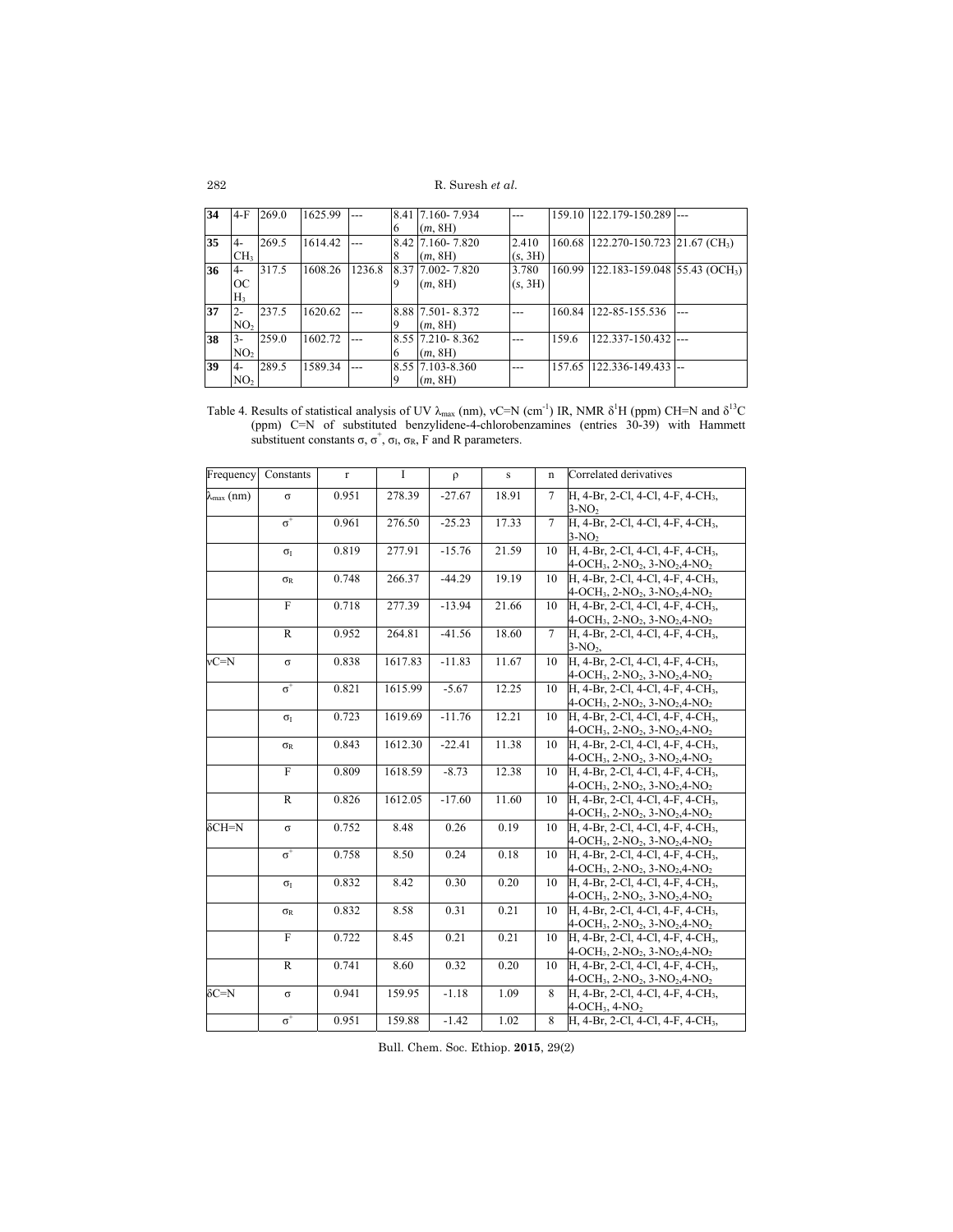Solvent-free synthesis of azomethines

|                     |       |        |         |      |    | $4-OCH3$ , $4-NO2$                            |
|---------------------|-------|--------|---------|------|----|-----------------------------------------------|
| $\sigma_{I}$        | 0.957 | 160.68 | $-2.51$ | 0.97 |    | H, 4-Br, 2-Cl, 4-Cl, 4-F, 4-CH <sub>3</sub> , |
|                     |       |        |         |      |    | $4-NO2$                                       |
| $\sigma_{\text{R}}$ | 0.704 | 159.62 | $-0.24$ | 1.19 | 10 | H, 4-Br, 2-Cl, 4-Cl, 4-F, 4-CH <sub>3</sub> , |
|                     |       |        |         |      |    | $4-OCH_3$ , $2-NO_2$ , $3-NO_2$ , $4-NO_2$    |
|                     | 0.905 | 160.63 | $-2.30$ | 1.00 |    | H, 4-Br, 2-Cl, 4-Cl, 4-F, 4-CH <sub>3</sub> , |
|                     |       |        |         |      |    | $4-NO2$                                       |
| R                   | 0.811 | 159.58 | $-0.43$ | 1.18 | 10 | H, 4-Br, 2-Cl, 4-Cl, 4-F, 4-CH <sub>3</sub> , |
|                     |       |        |         |      |    | $4-OCH_3$ , $2-NO_2$ , $3-NO_2$ , $4-NO_2$    |

r = correlation co-efficient;  $\rho$  = slope; I = intercept; s = standard deviation; n = number of substituents.



Figure 2. The resonance-conjugative structure.

## *IR spectral study*

The infrared vC=N stretching frequencies (cm<sup>-1</sup>) of the synthesized imines (entries 30-39) have been recorded and presented in Table 3. These data are correlated [5-8, 14, 15, 20] with Hammett substituent constants and Swain-Lupton's [9] parameters. In this correlation the structure parameter relation equation employed is as shown in equation (4).

 $v = \rho \sigma + v_0$  (4)

$$
\overline{4}
$$

where  $v_0$  is the frequency for the parent member of the series.

The observed vC=N stretching frequencies  $(cm<sup>-1</sup>)$  are correlated with various Hammett substituent constants and F and R parameters through single and multi-regression analyses including Swain-Lupton's [9] parameters. The results of statistical analysis of single parameter correlation are shown in Table 4. The correlation of  $vC=N$  (cm<sup>-1</sup>) frequencies of imines with all the Hammett substituent constants and F and R parameters fail to give a satisfactory correlation, All correlations give negative ρ value. This is due to the absence of polar, field and inductive effects of the substituents and hence they are unable to predict the reactivity on C=N stretches. This is associated with the conjugative structure shown in Figure 2. In short all the single parameter correlations of  $vC=N$  (cm<sup>-1</sup>) frequencies with Hammett substituent constants fail in correlation. So, the authors think that it is worthwhile to seek the multi regression analysis which may produce a satisfactory correlation with Resonance, Field and Swain-Lupton's [9] constants. This is shown in the following equations 5 and 6.

vC=N (cm-1) = 1618.593(
$$
\pm
$$
9.264) – 2.943 ( $\pm$ 1.054)  $\sigma$ <sub>I</sub> – 7.640 ( $\pm$ 3.875)  $\sigma$ <sub>R</sub>   
 (*R* = 0.972, n = 10, *p* > 95%)   
 (5)

vC=N(cm-1) = 1615.292 (+8.216) – 7.352 (+1.510) F – 17.013(+1.284) R  
(
$$
R = 0.945
$$
, n = 10, p > 95%) (6)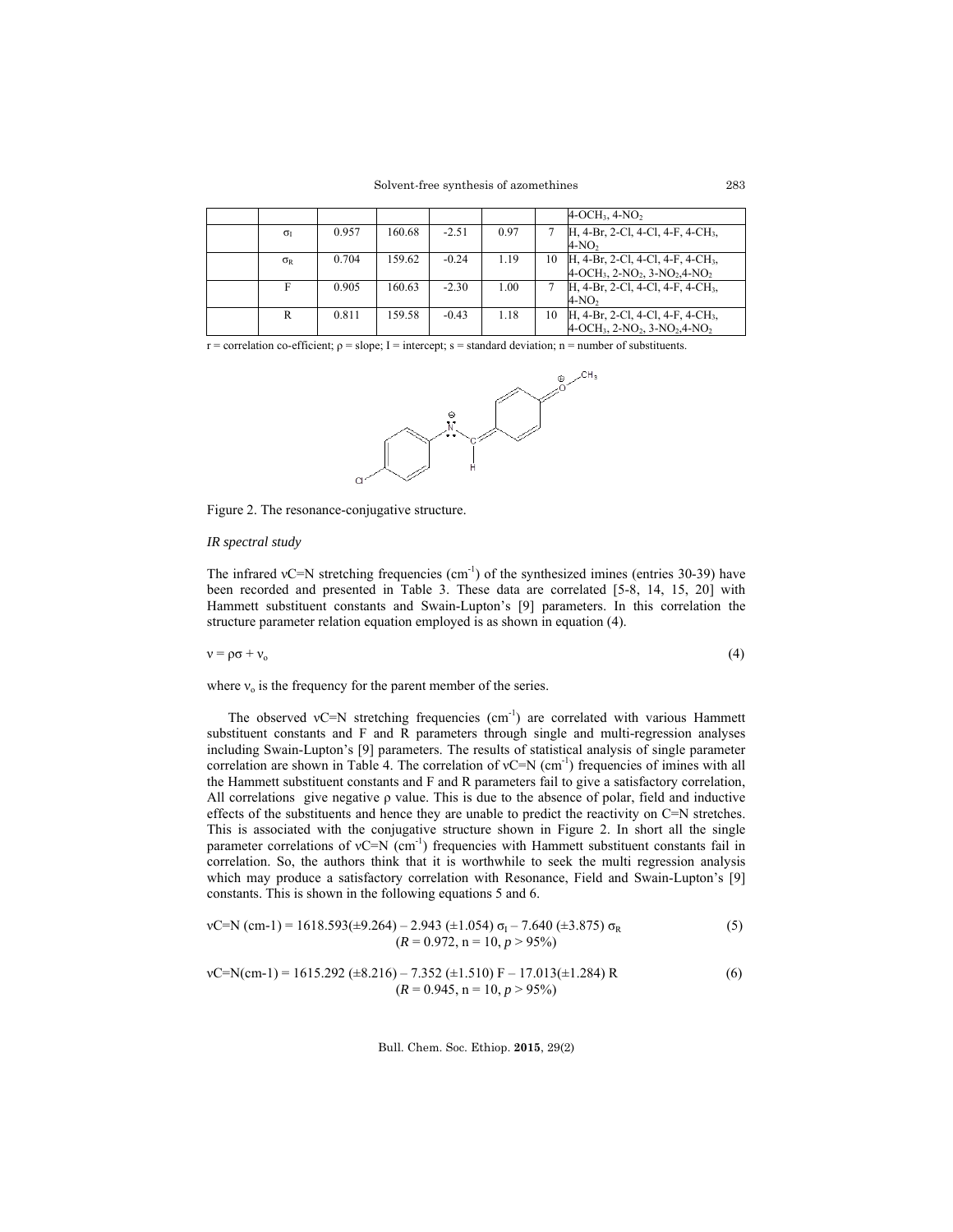# *1 H NMR spectral study*

The <sup>1</sup>H NMR spectra of the imine derivatives (entries 30-39) under investigation have been recorded in deuteriochloroform solution employing tetramethylsilane (TMS) as internal standard. The signals of the imine protons have been assigned and are presented in Table 3. In nuclear magnetic resonance spectra, the  ${}^{1}H$  or the  ${}^{13}C$  chemical shifts ( $\delta$ , ppm) depends on the electronic environment of the nuclei concerned. These chemical shifts have been correlated with reactivity parameters. Thus the Hammett equation has been used in the form as shown in (7).

$$
\log \delta = \log \delta_0 + \rho \sigma \tag{7}
$$

where  $\delta_0$  is the chemical shift of the corresponding parent compound.

 The assigned proton chemical shifts (ppm) of imines have been correlated [5-8, 14, 15, 20] with various Hammett sigma constants, F and R parameters. The results of statistical analysis are presented in Table 3. These proton chemical shifts (ppm) fail in correlation with Hammett substituent constants and F and R parameters. All correlations give positive ρ values. This shows that the normal substituent effect operates in all systems. The failure in correlation is attributed to the conjugative structure shown in Figure 2. In view of the inability of the Hammett σ constants to produce individually satisfactory correlations with the imine proton chemical shifts, the authors think that, it is worthwhile to seek multiple correlations involving either σI and σR constants or Swain-Lupton's [9] F and R parameters. This is shown in the following equations (8) and (9) for protons:

$$
\delta \text{CH(ppm)} = 8.470(\pm 0.144) + 0.253(\pm 0.028) \sigma_{\text{I}} + 0.244(\pm 0.031) \sigma_{\text{R}} \tag{8}
$$
  

$$
(R = 0.945, \text{ n} = 10, \text{ p} > 95\%)
$$

$$
\delta \text{CH(ppm)} = 8.515 \ (\pm 0.140) + 0.187 \ (\pm 0.026) \ \text{F} + 0.309 (\pm 0.025) \ \text{R} \tag{9}
$$
\n
$$
(R = 0.948, n = 10, p > 95\%)
$$

# *13C spectral study*

The chemical shifts (ppm) of imine C=N carbon, have been assigned and are presented in Table 2. Attempts have been made to correlate the  $\delta$ C=N chemical shifts (ppm) with Hammett substituent constants, field and resonance parameters, with the help of single and multiregression analyses to study the reactivity through the effect of substituents. The chemical shifts (ppm) observed for the  $\delta$ C=N has been correlated [5-8, 14, 15, 20] with Hammett constants and the results of statistical analysis are presented in Table 4. The  $\delta$ C=N chemical shifts (ppm) give satisfactory correlation with Hammett  $\sigma$ ,  $\sigma^+$  and  $\sigma$ <sub>I</sub> constants and F parameter. The remaining Hammett  $\sigma_R$ , constant and R parameter are found to fail in correlation. This is due to the reason stated earlier with resonance conjugative structure shown in Figure 2. In view of inability of some of the σ constants to produce individually satisfactory correlation, the authors think that it is worthwhile to seek multiple correlation involving  $\sigma_L$ ,  $\sigma_R$ , F and R parameters. This is given in the following correlation equations (10) and (11).

$$
δC=N (ppm) = 160.776(±0.716) - 2.606(±1.388) σI + 0.439 (±0.054) σR
$$
\n(10)  
\n(*R* = 0.958, n = 10, p > 95%)

$$
\delta C=N (ppm) = 160.587(\pm 0.719) - 2.288(\pm 1.059) \text{ F} - 0.254(\pm 0.033) \text{ R}
$$
\n
$$
(R = 0.954, n = 10, p > 95\%)
$$
\n(11)

Bull. Chem. Soc. Ethiop. **2015**, 29(2)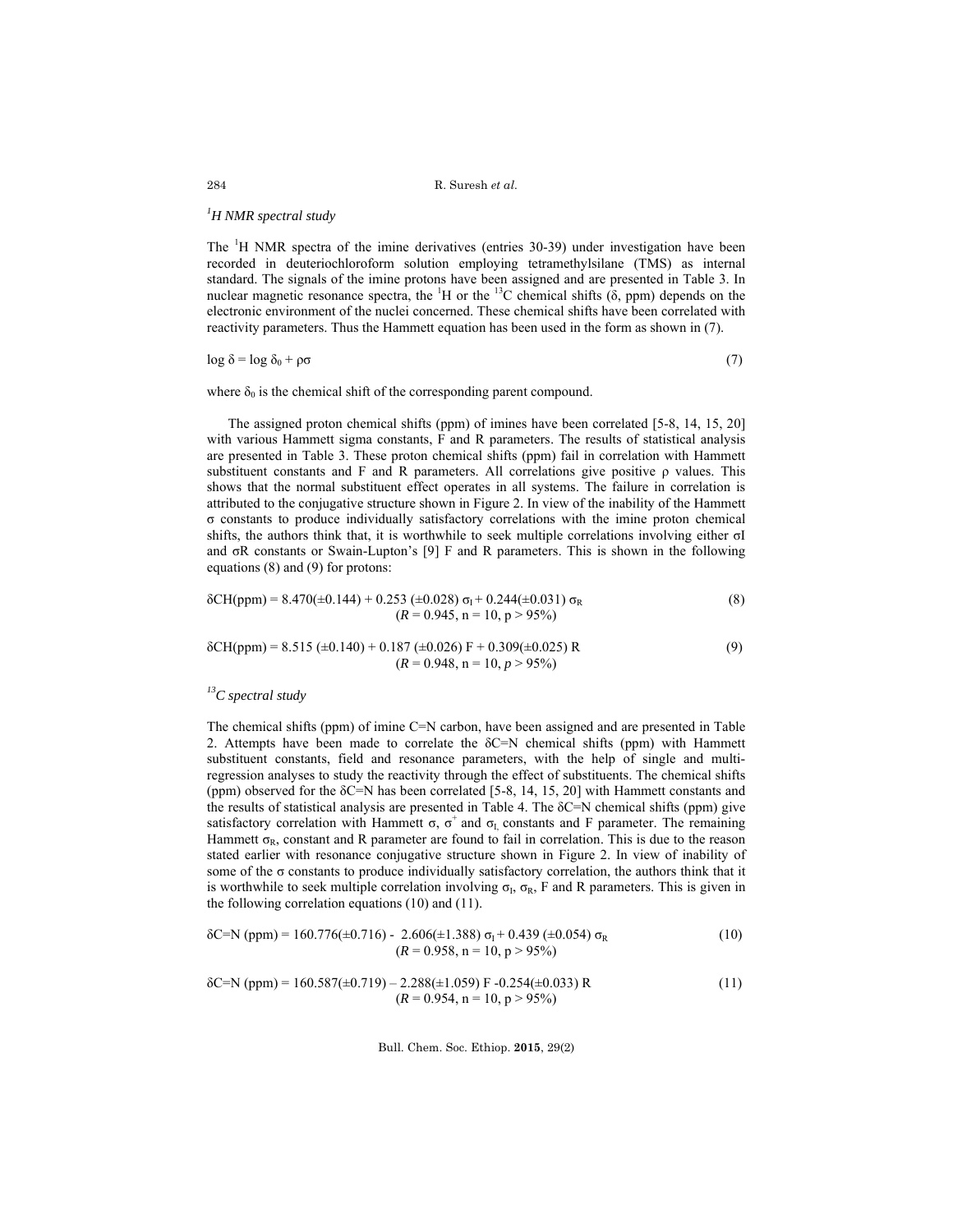### *Antibacterial activity*

Antibacterial sensitivity assay has been performed by using [13] disc diffusion technique. In each Petri plate about 0.5 mL of the test bacterial sample has been spread uniformly over the solidified Mueller Hinton agar using sterile glass spreader. Then the discs with 5 mm diameter made up of Whatmann No. 1 filter paper, impregnated with the solution of the compound have been placed on the medium using sterile forceps. The plates have been incubated for 24 hours at  $37 \text{ °C}$  by keeping the plates upside down to prevent the collection of water droplets over the medium. After 24 hours, the plates have been visually examined and the diameter values of the zone of inhibition were measured. Triplicate results have been recorded by repeating the same procedure.

The antibacterial screening effect of synthesized Schiff bases (entries 30-39) is shown in (Figure 3) (Plates 1-10). The antibacterial activities of all the synthesized imines have been studied against three gram positive pathogenic strains *Micrococcus luteus*, *Bacillus substilis*, *Staphylococcus aureus* and two gram negative strains *Escherichia coli* and *Pseudomonas species*. The disc diffusion technique was followed, at a concentration of 250 μg/mL with ampicillin taken as the standard drug. The zone of inhibition is compared using Table 5 and the corresponding clustered column chart is shown in (Figure 4). A good antibacterial activity has been possessed by all substituents on the microorganisms in general. The substituents H, 4-OCH3 and 3-NO2 have shown very good activity against *Micrococcus luteus.* The substituents 4-Br, 4-Cl, 4-CH3 and 4-OCH3 have improved antibacterial activity against *E. coli* species. The substituent 4-CH3 has very good activity against *Pseudomonas* and *Bacillus subtilis.* The substituents H, 4-Cl, 4-OCH<sub>3</sub>, 3-NO<sub>2</sub> have good antibacterial activity against *Staphylococcus aureus.*

| Entry    | Х                 |                    |                        | Zone of inhibition (mm) |         |                        |
|----------|-------------------|--------------------|------------------------|-------------------------|---------|------------------------|
|          |                   |                    | Gram positive bacteria |                         |         | Gram negative bacteria |
|          |                   | <b>B.</b> subtilis | M. luteus              | S. aureus               | E. coli | P. aeruginosa          |
| 30       | Н                 |                    | 12                     | 10                      |         | 8                      |
| 31       | $4-Br$            | 9                  | 8                      |                         | 11      |                        |
| 32       | $2-C1$            | 9                  | 9                      |                         | 8       | 8                      |
| 33       | $4-C1$            | 8                  | 8                      | 9                       | 10      |                        |
| 34       | $4-F$             | 9                  | 8                      | 8                       | 9       | 8                      |
| 35       | $4-CH3$           | 10                 | 8                      |                         | 11      | 10                     |
| 36       | $4-OCH3$          |                    | 12                     | 9                       | 10      | 8                      |
| 37       | $2-NO2$           | 8                  |                        | 8                       | 8       | 9                      |
| 38       | $3-NO2$           | 9                  |                        | 9                       | 9       |                        |
| 39       | $4-NO2$           |                    |                        | ┑                       |         | 8                      |
| Standard | <b>AMPICILLIN</b> | 13                 | 17                     | 15                      | 15      | 13                     |
| Control  | <b>DMSO</b>       |                    |                        |                         |         |                        |

Table 5. Antibacterial activity of substituted benzylidene-4-chloroanilines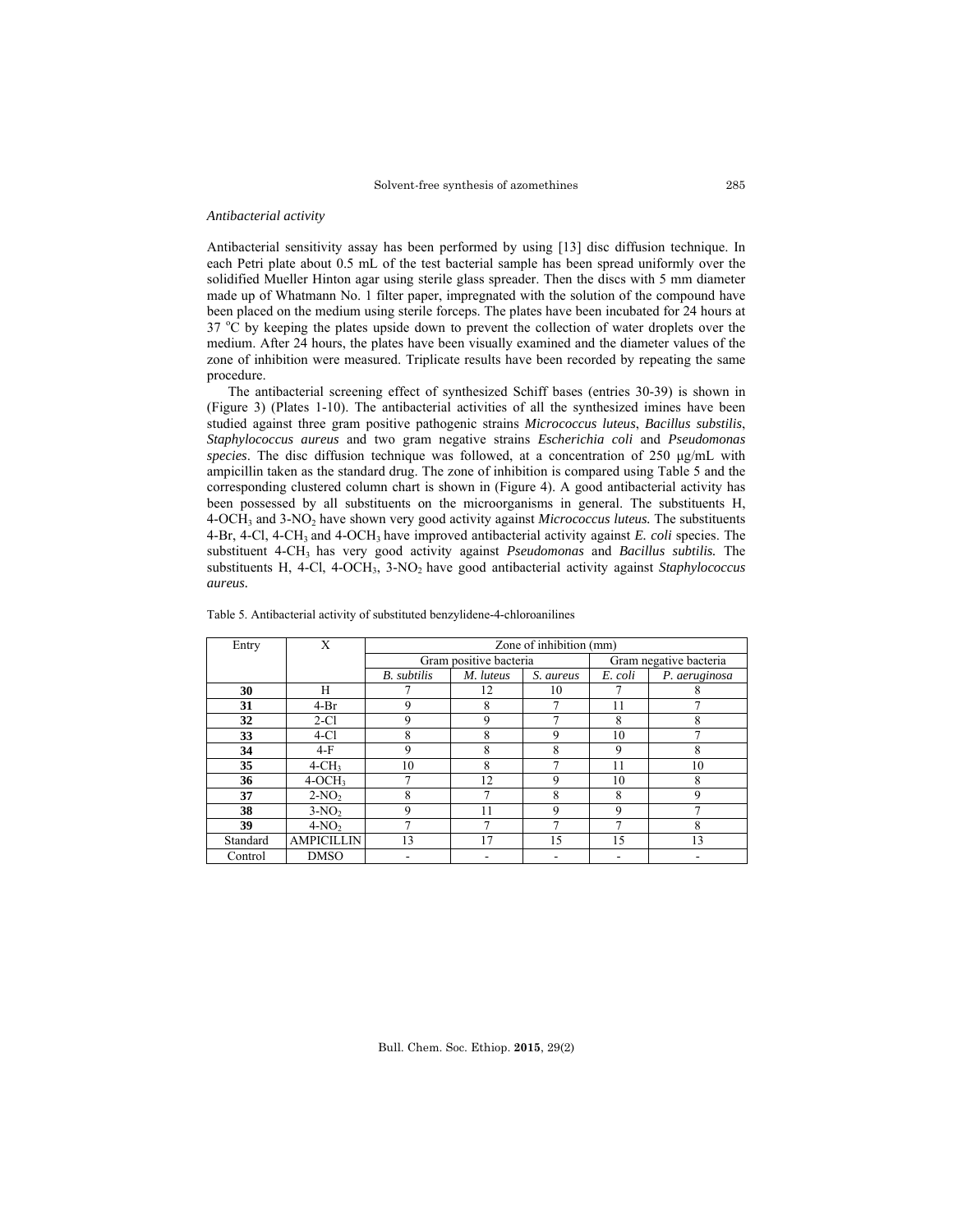R. Suresh *et al.*











PLATE I PLATE II





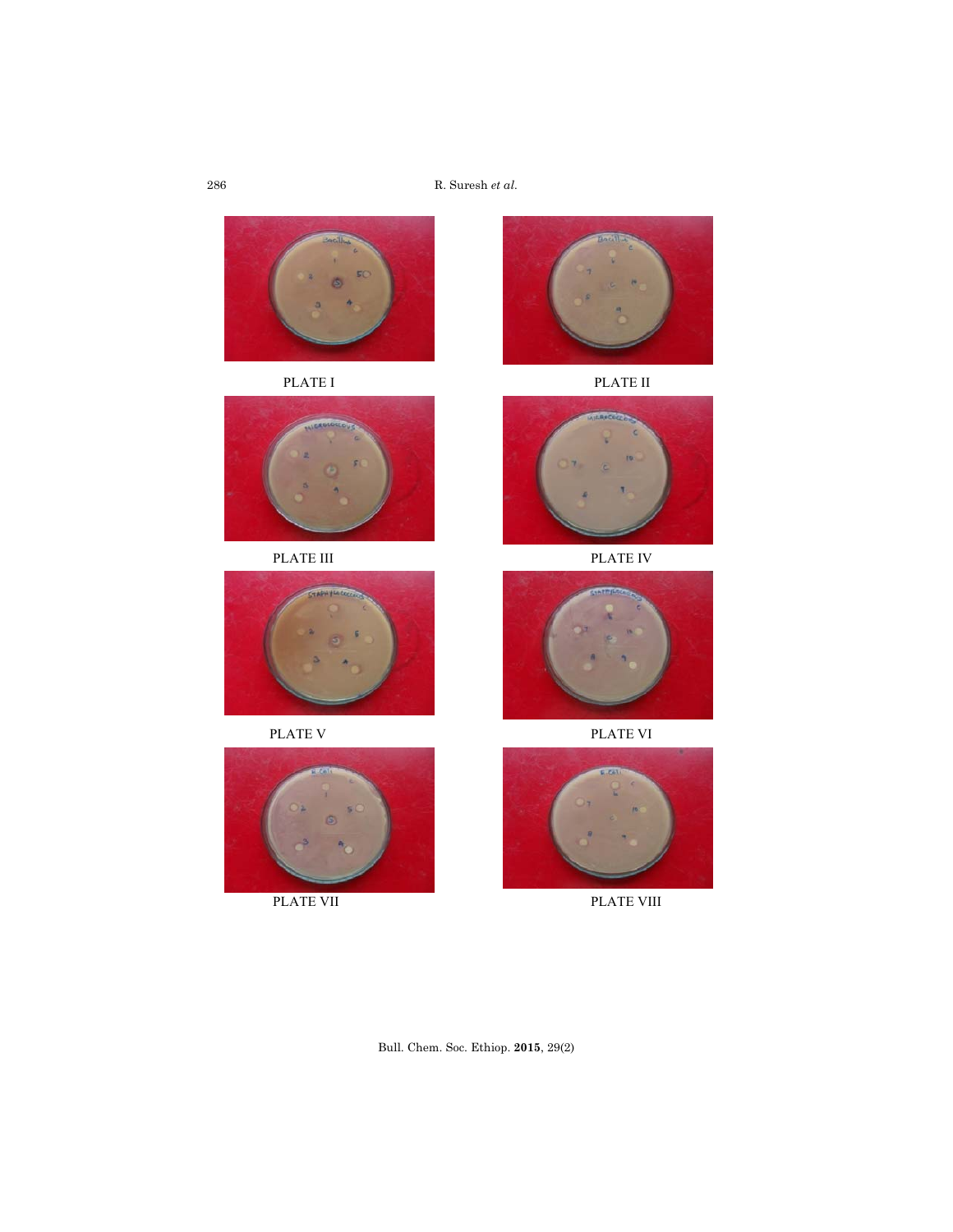

PLATE IX PLATE X

Figure 3. Antibacterial activity of substituted benzylidene-4-chloroanilines-petri dishes (30-39).



Figure 4. The antibacterial activities of substituted benzylidene-4-chloroanilines-clustered column chart (30-39).

## *Antifungal activities*

Antifungal sensitivity assay has been performed using [13] disc diffusion technique. PDA medium was prepared and sterilized as above. It has been poured (ear bearing heating condition) in the Petri-plate which has been already filled with 1 mL of the fungal species. The plates have been rotated clockwise and counter clock-wise for uniform spreading of the species. The discs have been impregnated with the test solution. The test solution has been prepared by dissolving 15 mg of the Schiff bases in 1 mL of DMSO solvent. The medium have been allowed to solidify and kept for 24 hours. Then the plates have been visually examined and the diameter values of zone of inhibition have been measured. Triplicate results have been recorded by repeating the same procedure. The antifungal activities of substituted imines (entries 30-39) have been studied and are shown in (Figure 5) for Plates (1-4) and the zone of inhibition values of the effect is given in Table 6. The clustered column chart, shown in (Figure 6) reveals that all the compounds have moderate antifungal activity against both the fungal species namely *A. niger*  and *Penicilium scup.*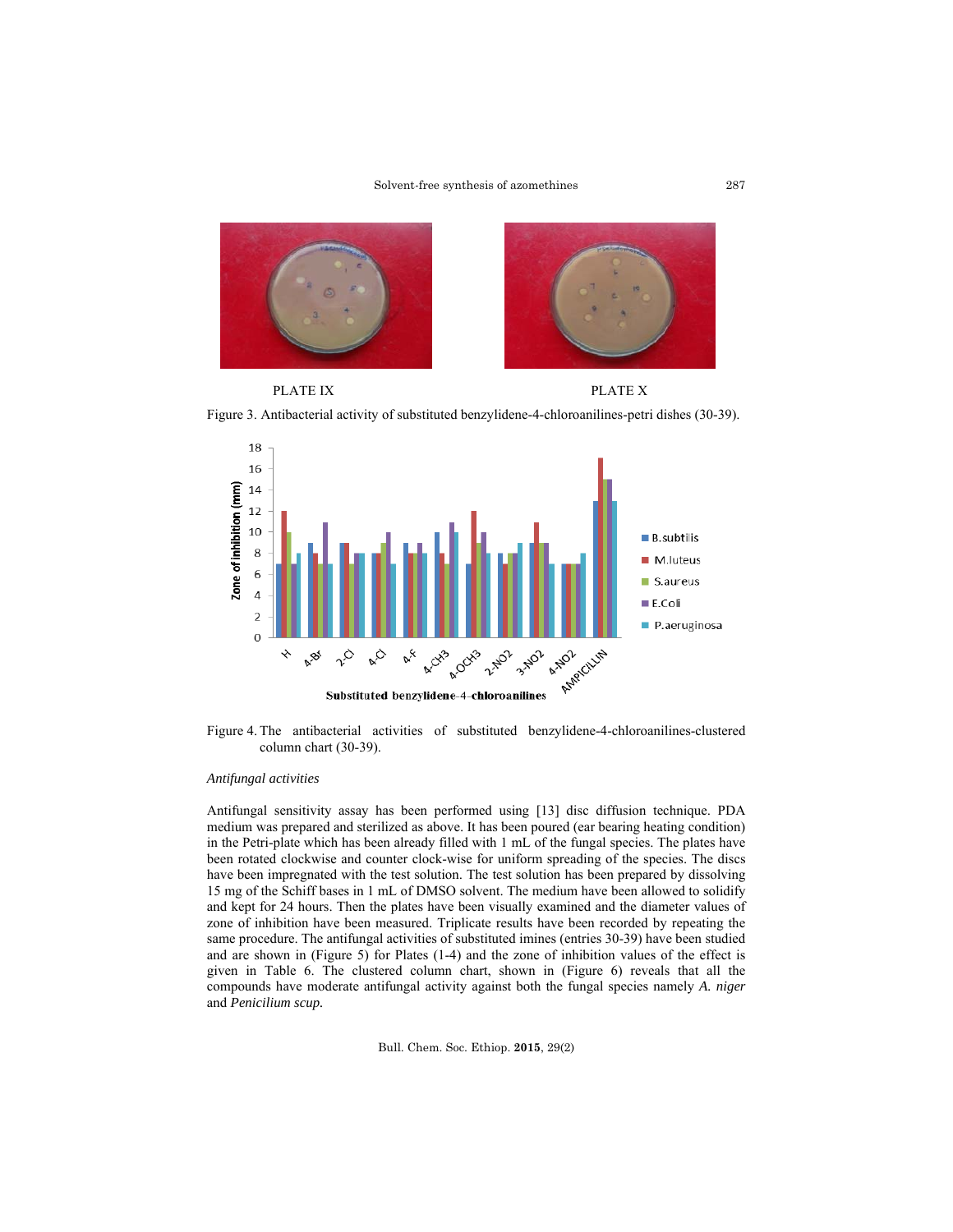Table 6. Antifungal activity of substituted benzylidene-4-chloroanilines

| Entry    | $\mathbf X$ | Zone of inhibition (mm) |         |  |  |  |
|----------|-------------|-------------------------|---------|--|--|--|
|          |             | niger<br>А.             | P. scup |  |  |  |
| 30       | Н           | 8                       |         |  |  |  |
| 31       | $4-Br$      | 6                       |         |  |  |  |
| 32       | $2-C1$      | 7                       |         |  |  |  |
| 33       | $4-C1$      |                         | 6       |  |  |  |
| 34       | $4-F$       | -                       | 6       |  |  |  |
| 35       | $4-CH3$     | 8                       | 6       |  |  |  |
| 36       | $4-OCH3$    | 7                       | ┑       |  |  |  |
| 37       | $2-NO2$     | ┑                       |         |  |  |  |
| 38       | $3-NO2$     |                         |         |  |  |  |
| 39       | $4-NO2$     | 6                       | -       |  |  |  |
| Standard | Miconazole  | 13                      | 12      |  |  |  |
| Control  | <b>DMSO</b> | -                       | ٠       |  |  |  |











Figure 5. Antifungal activity of substituted benzylidene-4-chloroanilines-petri dishes (entries 30- 39).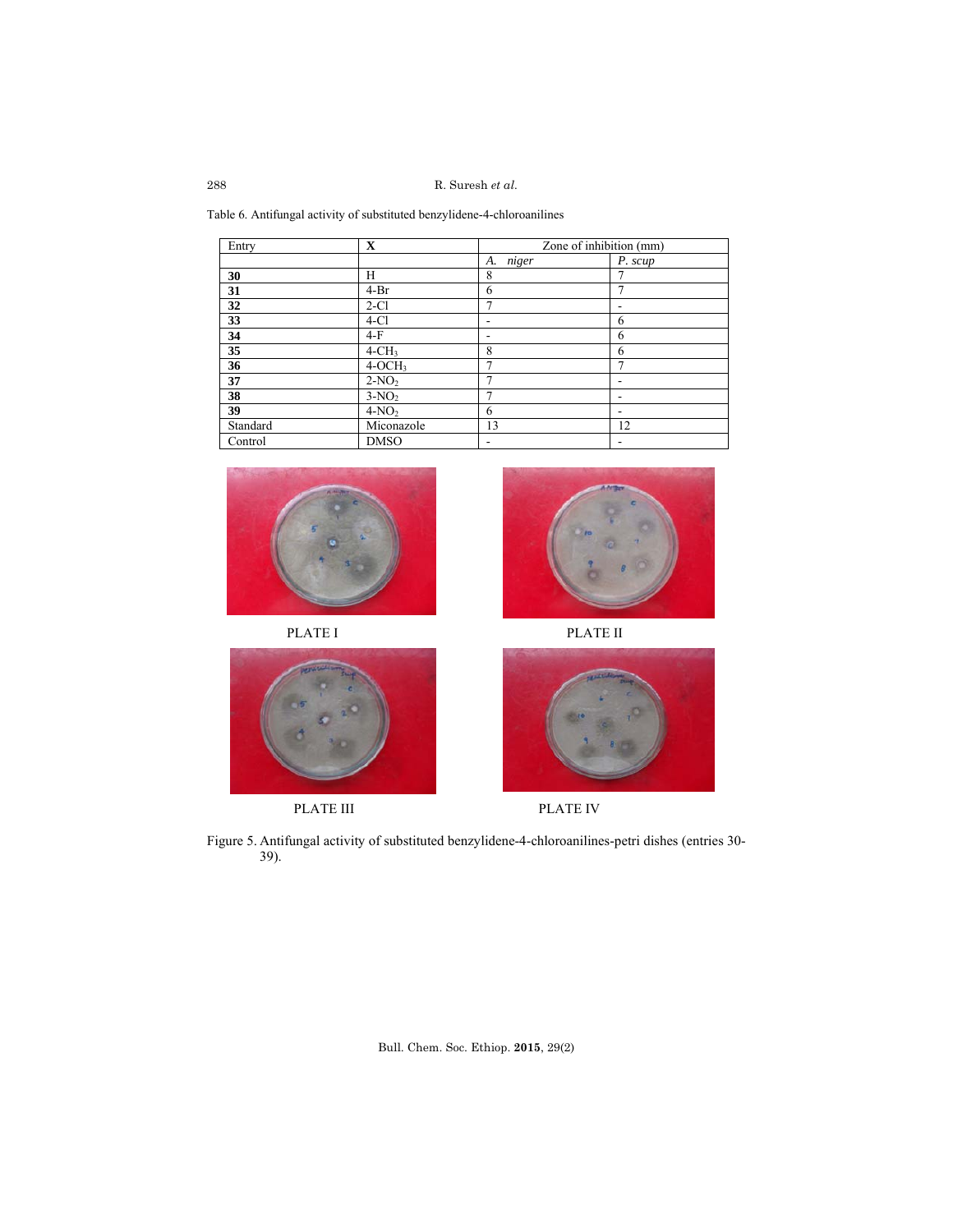

Figure 6. Antifungal activity of substituted benzylidene-4-chloroaniline-clustered column chart (entries 30-39).

### **CONCLUSIONS**

A series of some 2*E*-imines including substituted benzylidene-4-chloroanilines have been synthesized by condensation of 4-chloroaniline and substituted benzaldehydes using microwave irradiation in the presence of fly-ash:PTS under solvent-free conditions. This reaction protocol offers a simple, eco-friendly; nonhazardous, easier work-up procedure and good yields. These imines are characterized by their physical constants, spectral data. The UV, IR, NMR spectral data of these imines has been correlated with Hammett substituent constants, F and R parameters. From the results of statistical analyses the effects of substituent on the spectral data have been studied. The antimicrobial activities of all synthesized imines have been studied using Bauer-Kirby method.

### **ACKNOWLEDGEMENT**

The authors thank DST-NMR Facility, Department of Chemistry, Annamalai University, Annamalainagar-608002, India, for recording NMR spectra of compounds.

## **REFERENCES**

- 1. Schiff, H.J. *Lieb. Ann. Chem.* **1864**, 131, 118.
- 2. (a) Bharti, S.K.; Nath, G.; Tilak, R.; Singh, S.K. *Eur. J. Med. Chem*. **2010**, 45, 651. (b) Shabani, F.; Saghatforoush, L.A.; Ghammamy, S. *Bull. Chem. Soc. Ethiop.* **2010**, 24, 193.
- 3. Rosu, T.; Pahontu, E.; Maxim, C.; Georgescu, R.; Stanica, N.; Gulea, A. *Polyhedron* **2011**, 30, 154.
- 4. Gudipati, R.; Anreddy, R.N.; Manda, S. *Saudi Pharm. J*. **2011**, 19, 153.
- 5. Thirunarayanan, G.; Vanangamudi, G. *Spectrochim. Acta* **2011**, 81A, 390.
- 6. Thirunarayanan, G.; Ananthakrishna Nadar, P. *Indian J. Chem. Soc*. **2006**, 83, 1107.
- 7. Thirunarayanan, G.; Vanangamudi, G.; Sathiyendiran, V.; Ravi, K. *Indian J. Chem*. **2011**, 50B, 593.
- 8. Suresh, R.; Kamalakkannan, D.; Ranganathan, K.; Arulkumaran, R.; Sundararajan, R.; Sakthinathan, S.P.; Vijayakumar, S.; Sathiyamoorthi, K; Mala, V.; Vanangamudi, G.; Thirumurthy, K.; Mayavel, P.; Thirunarayanan, G. *Spectrochim. Acta* **2013**, 101A, 239.
- 9. Swain, C.G.; Lupton, E.C., Jr. *J. Am. Chem. Soc*. **1968**, 90, 4328.